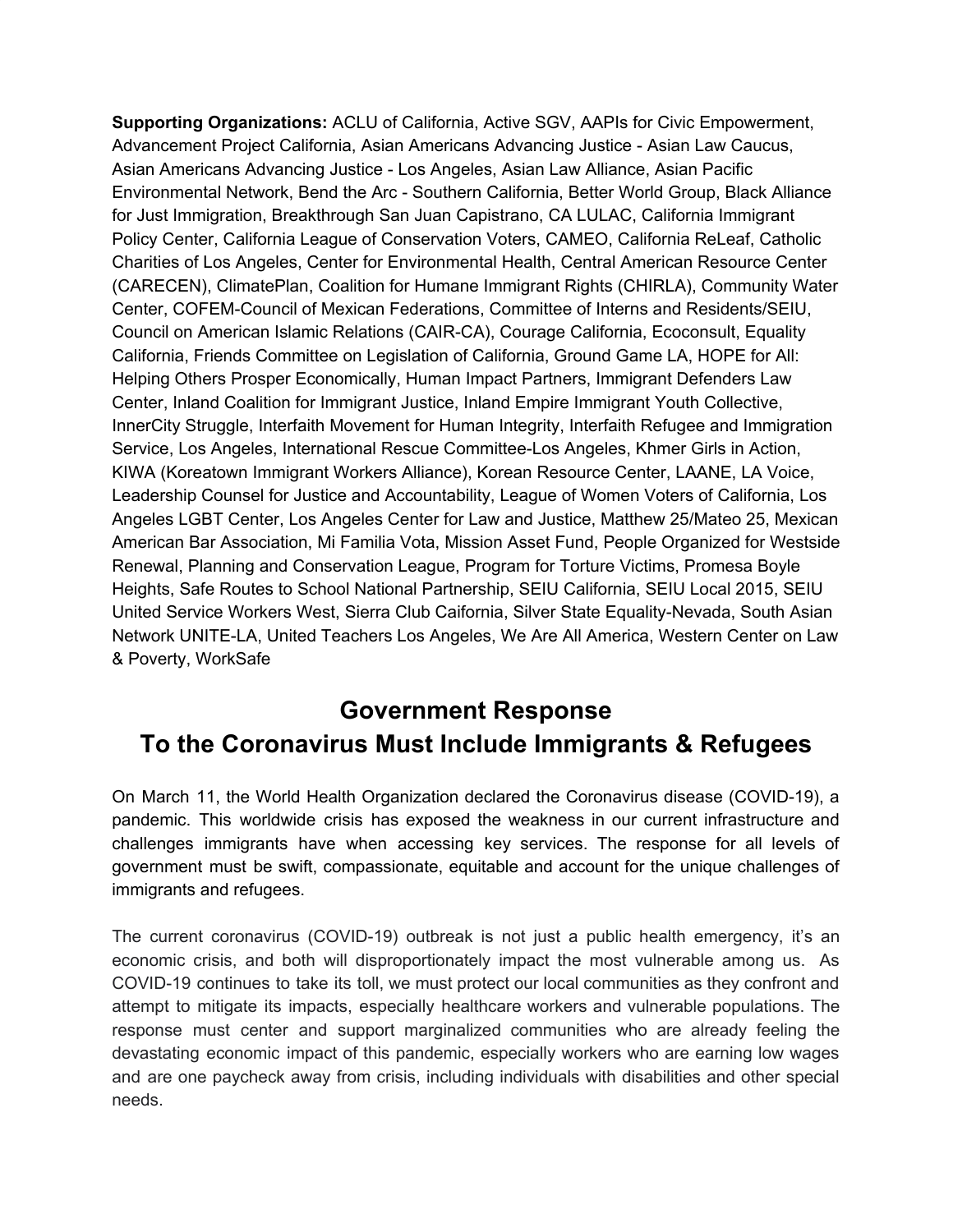Immigrants face particular challenges during this time because of lack of access to public services due to immigration restriction. Furthermore, language access is another barrier. There are over 200 languages spoken in our state, with little to no interpretation available for indigenous speaking communities like the Hmong, Zapotecs and Mixtecs. Mixed legal status is common in Immigrant households, which can hinder them from seeking assistance for fear of losing status or putting a family member at risk. Those that work may not be eligible for programs like disability or paid family leave. Trump's sustained attacks on immigrants, people of color and Muslim communities have exacerbated these fears and challenges.

The state of California has protected immigrants and has created a more welcoming environment for immigrants in recent years, thanks to grassroots organizing and power building across the state. However, COVID-19 has exposed large gaps in our country's health, economic and labor sectors. It is imperative that Los Angeles and California continue to lead the way to ensure equal justice for immigrants, particularly at a time of crisis.

The signatories to this letter, the Coalition for Humane Immigrant Rights (CHIRLA) align with a cross section of grassroots, professional, and community service organizations from across California are led by, and rooted in, our communities. We know all too well how these communities can be left out of preparation and recovery efforts. Therefore, we are requesting the following steps to ensure our communities are not left behind.

If you have any questions, contact Joseph Villela at *[jvillela@chirla.org.](mailto:jvillela@chirla.org)* 

## **Federal Government Response**

Ensure testing and treatment is culturally sensitive, free, and does not discriminate based on income, gender, nationality, disability, and citizenship.

Ensure services and emergency announcements are multilingual and culturally appropriate.

Any public and safety net assistance must also include immigrants independent of status.

Direct the Department of Homeland Security (DHS) to suspend immigration enforcement operations, including interior checkpoints near sensitive locations including hospitals, clinics and other healthcare facilities.

Public Charge rule must be immediately halted.

USCIS must extend indefinitely any deadlines associated with immigration applications, including but not limited to DACA.

Close all immigration courts, particularly the "tent courts" on the southern border.

End all targeted harassment of sanctuary jurisdictions.

Release all migrants from detention centers. Given the alarming rates of deaths while in custody as well as the lack of containment of a mumps epidemic in 2019, it is clear neither private nor federal facilities can handle a health crisis.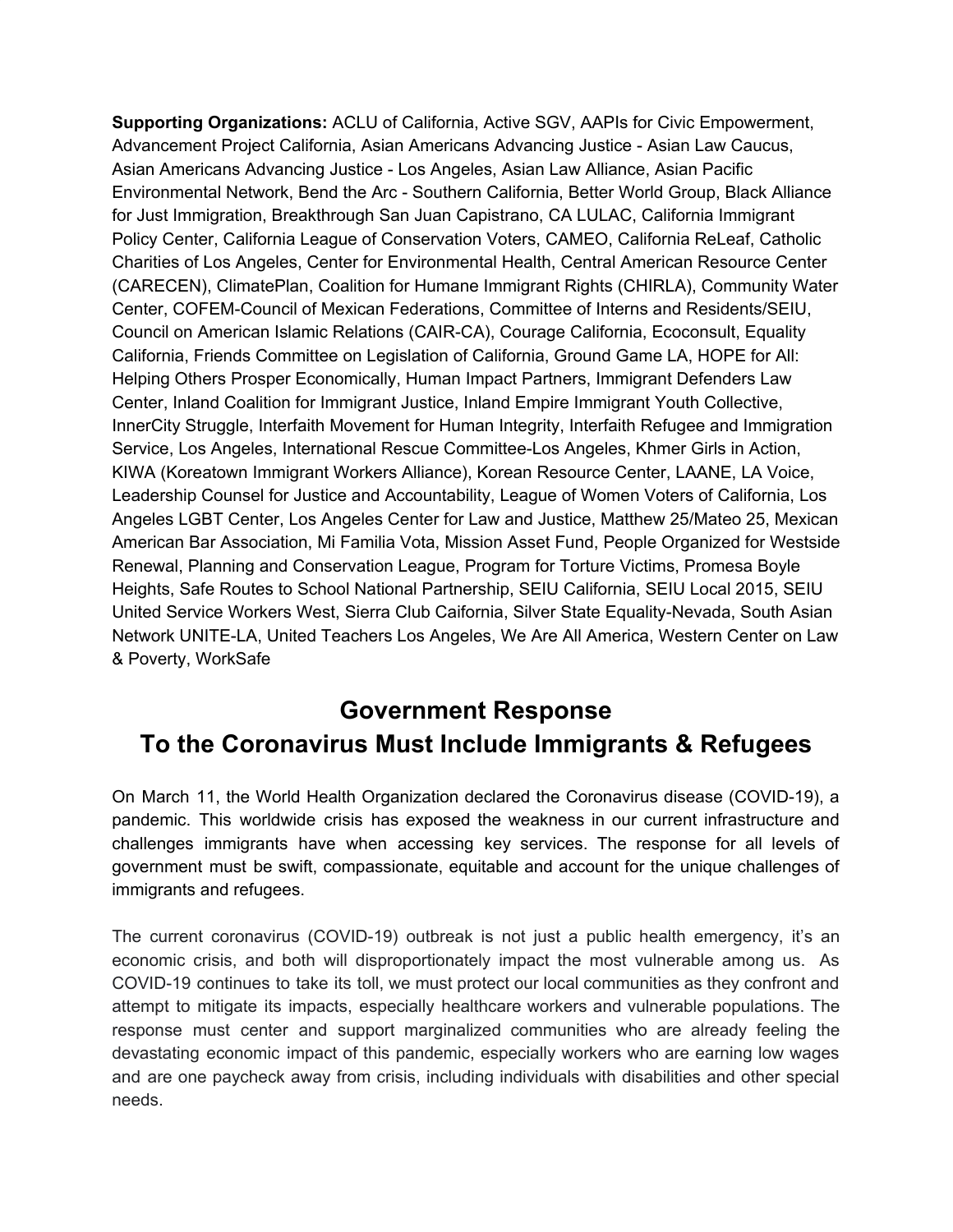U.S Secretary of Commerce must extend the response period of the U.S. Census.

Eliminate scapegoating and messages that promote xenophobia or blaming of ethnic and immigrant communities.

Outline a plan to work closely with the Governors of all States, especially those taking proactive measures to reach all communities regardless of immigration status.

Convene a bipartisan Task Force composed of elected officials at the state and local levels, distilling best practices to reach all communities irrespective of immigration status.

## **Golden State Response**

Ensure testing and treatment is culturally sensitive, free, and does not discriminate based on income, gender, nationality, disability, and citizenship.

Ensure services and emergency announcements are multilingual and culturally appropriate.

Create free mobile testing units to reach hard to reach communities.

Expand access to state funded programs for immigrants:

California Food Assistance Program (CFAP) must increase its current allocations to individuals and open it to parents, or caretakers, who are undocumented for at least 6 months;

Cash Assistance for Immigrant Program (CAPI) must provide assistance to undocumented elderly for at least 6 months.

Immediately include immigrant tax filers who file with an Individual Taxpayer Identification Number (ITIN) in the CalEITC and Young Child Tax Credit, retroactively for tax year 2019 and ongoing.

Ensure access to full scope Medi-Cal for elderly undocumented immigrants is expedited and implemented now to ensure elderly seniors have access to all services.

Provide resources for trusted messengers to reach out to immigrant communities to provide key information.

Provide and extend unemployment benefits for immigrants who are currently not eligible.

Ensure non-traditional workers such as domestic workers are afforded with labor protections.

Enhance worker protections to all workers to ensure that vulnerable workers are not penalized for their care or of their families.

Provide emergency funding to local and regional governments, school districts, and non-profit organizations.

Work with local and regional governments to ensure that communities across California receive the help they need.

## **Local Response: Los Angeles County, Municipalities and School Districts**

Conduct targeted outreach by the Office of Immigrant Affairs to provide updated information to the immigrant community.